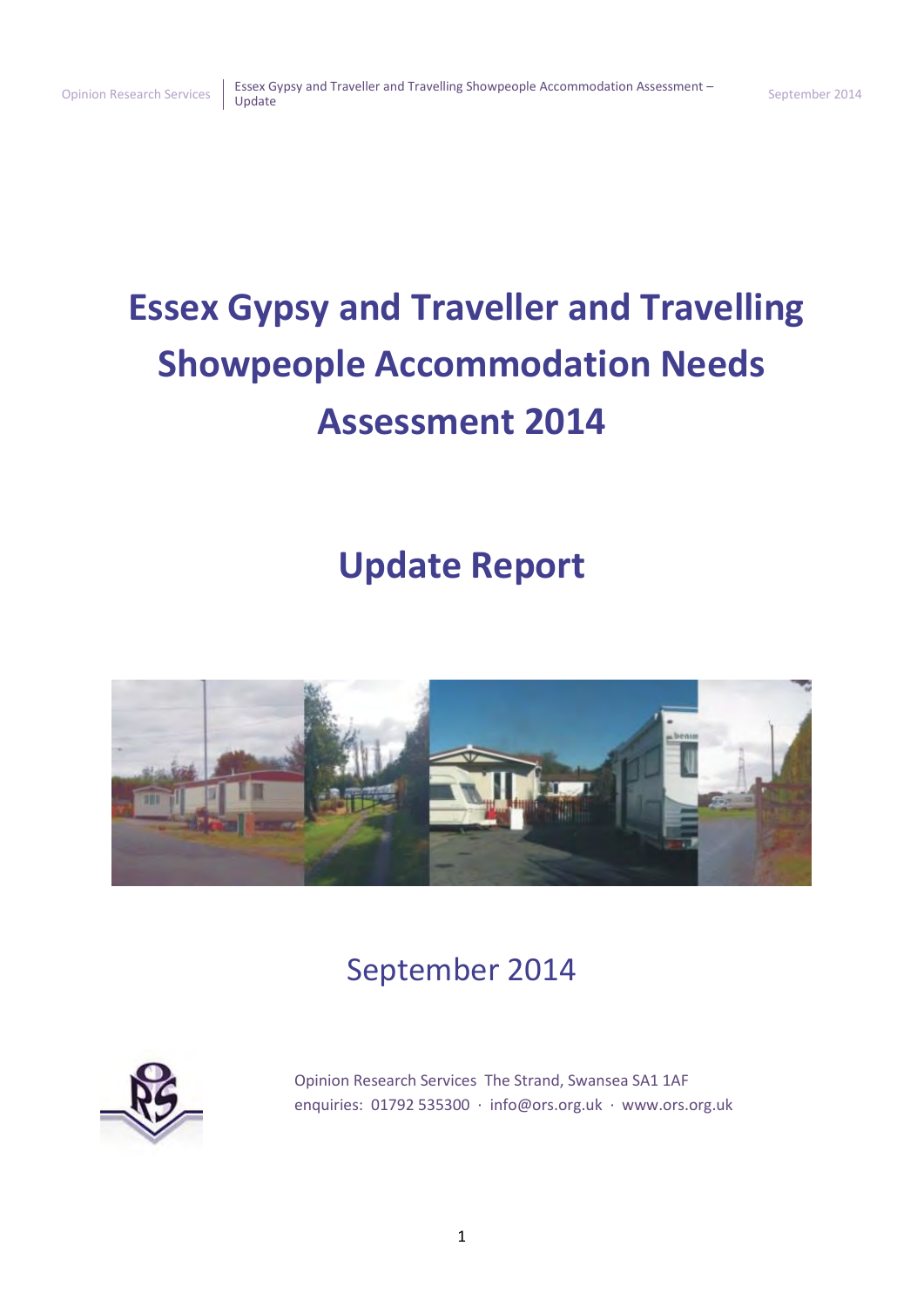## **Contents**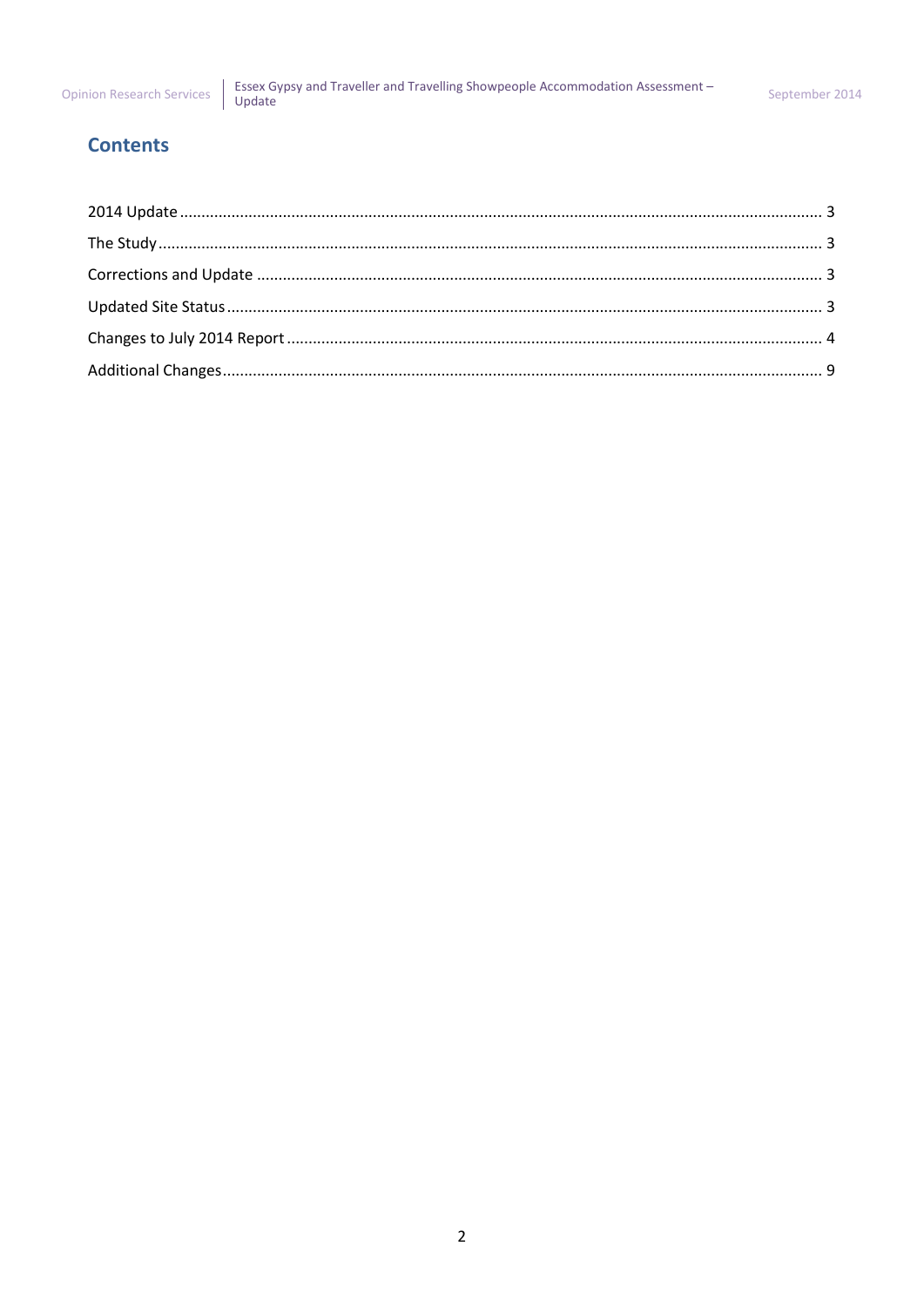# <span id="page-2-0"></span>2014 Update

# <span id="page-2-1"></span>The Study

<sup>1</sup>. Opinion Research Services (ORS) were commissioned by the Essex Planning Officers Association to undertake a Gypsy and Traveller and Travelling Showpeople Accommodation Assessment. Since the publication of the Final Report in July 2014 there have been a number of changes in circumstances in some of the local authorities who commissioned the study. It was therefore felt necessary to update the original findings in light of these changes.

## <span id="page-2-2"></span>Corrections and Update

- <sup>2.</sup> Since the publication of the report in 2014, a small number of errors and changes in circumstances have been brought to light which are corrected in this document. In particular the status of pitches on a small number of sites in Colchester and Thurrock have been updated based on permanent planning permission that was granted prior to the study period; additional unauthorised pitches that were not included in the initial study; and a site that was recorded as having permanent planning permission when it only had temporary planning permission.
- 3. As a result of these changes to the status of pitches and additional unauthorised pitches the various stages of the needs calculations have needed to be updated to arrive at a revised figure of overall need for the Essex Partnership area, and for individual local authorities where appropriate.
- 4. This report sets out the changes in circumstances and includes updated tables, narrative, and site lists where changes have been made. It also sets out a small number of additional minor changes that have been made to the original report that was published in July 2014.

# <span id="page-2-3"></span>Updated Site Status

- 5. Since the original report was published in July 2014 ORS have received information about a change in planning status for 3 sites in Colchester, and an additional unauthorised development in Thurrock. In summary these changes were:
	- » **Colchester**
		- Bridge Side, Turkey Cock Lane, Plot 1 Granted permanent planning permission for 1 pitch in August 2012
		- Bridge Side, Turkey Cock Lane, Plot 2 Granted permanent planning permission for 2 pitches in September 2012
		- Gwynlian, Kelvedon Road, Tiptree Granted permanent planning permission for 1 pitch in October 2009
		- Orchard Place, Vernons Road, Chappel Granted permanent planning permission for 3 pitches in December 2011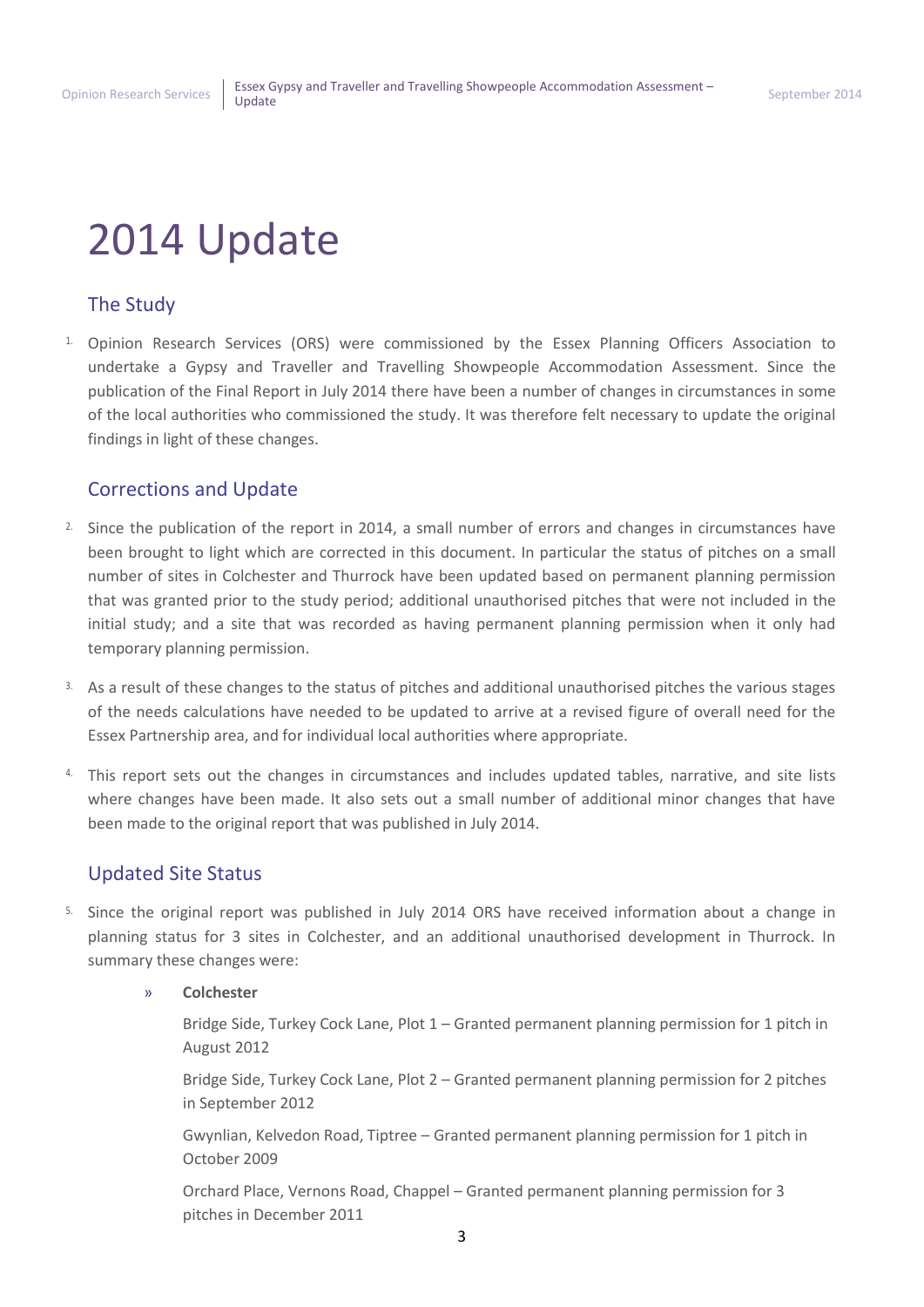#### » **Thurrock**

Malvern Road – 5 unauthorised pitches identified that were not included in original assessment current and future need.

The Paddock – 1 temporary pitch recorded as having permanent planning permission

## <span id="page-3-0"></span>Changes to July 2014 Report

- <sup>6.</sup> This section sets out the changes that have been made to the July 2014 GTAA Report. on the implications of the changes set out in the section above in relation to pitch provision which is required in the Essex Partnership area currently and over the next 10 years and 15 years in 5 year periods.
- <sup>7.</sup> The overall change for the area as a whole is a net reduction in the need for pitches of 1 from 786 to 785. The net reduction of need for Colchester is 9 from 24 to 15, and the net increase of need for Thurrock is 8 from 104 to 112.
- 8. This is a result of the following changes when calculating current and future need.

#### » **Colchester**

A reduction of current need from households on unauthorised sites of 5.

A reduction of future need from households on sites with temporary planning of 3.

An increase of sites with permanent planning permission of 7.

A decrease of the base for new household formation of 1.

» **Thurrock**

An increase of unauthorised pitches of 5.

An increase of the base for new household formation of 5.

An increase of 1 from a temporary panning permission.

9. As a result of the changes set out above the following tables in the July 2014 GTAA Report have been updated. The changes are highlighted in **yellow**:

#### **Figure 2**

| <b>Gypsy and Traveller Pitches by Local Authority</b> |                                             |                                  |                                       |                  |                     |  |
|-------------------------------------------------------|---------------------------------------------|----------------------------------|---------------------------------------|------------------|---------------------|--|
| <b>Local Authority</b>                                | Local<br><b>Authority</b><br><b>Pitches</b> | <b>Private</b><br><b>Pitches</b> | <b>Temporary</b><br><b>Permission</b> | <b>Tolerated</b> | <b>Unauthorised</b> |  |
| Basildon Borough                                      | 25                                          | 90                               | 8                                     | 13               | 9                   |  |
| <b>Braintree District</b>                             | 26                                          | 11                               | $\Omega$                              | $\Omega$         | 21                  |  |
| Brentwood Borough                                     | $\Omega$                                    | 10                               | 27                                    | $\Omega$         | 17                  |  |
| Castle Point Borough                                  | $\mathbf{0}$                                | $\overline{2}$                   | $\mathbf{0}$                          | $\mathbf{0}$     | 3                   |  |
| Chelmsford City                                       | 22                                          | 53                               | $\Omega$                              | $\overline{2}$   | 2                   |  |
| Colchester Borough                                    | 12                                          | 15                               | $\overline{0}$                        |                  | 0                   |  |
| <b>Epping Forest District</b>                         | 16                                          | 100                              | 10                                    | $\mathbf{0}$     | 10                  |  |
| <b>Harlow District</b>                                | 36                                          | $\Omega$                         | $\Omega$                              | $\Omega$         | 0                   |  |
| <b>Maldon District</b>                                | 26                                          | 31                               | $\Omega$                              | $\Omega$         |                     |  |
| <b>Rochford District</b>                              | 0                                           | 5                                |                                       | 0                | 9                   |  |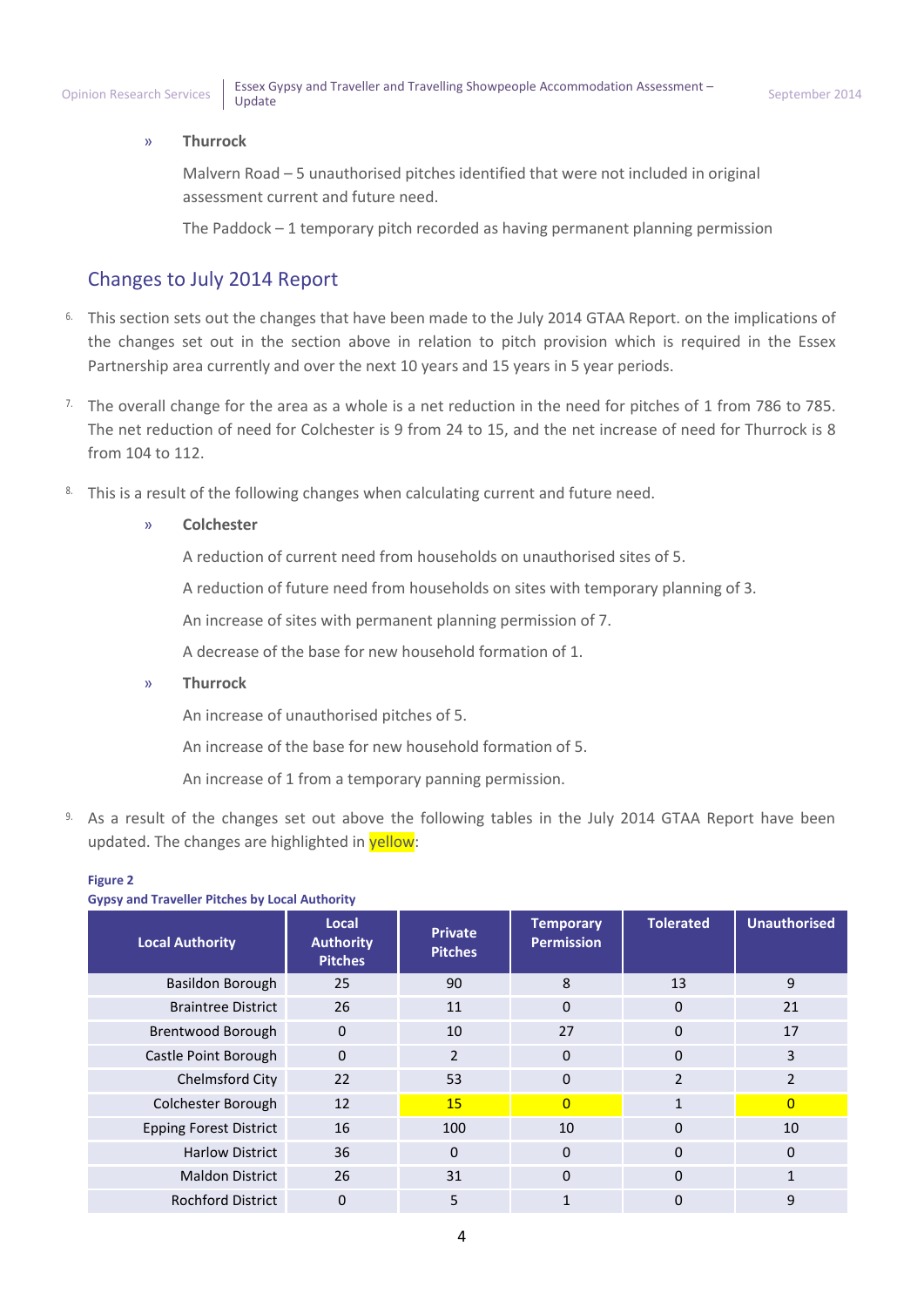[Opinion Research Services](http://www.ors.org.uk/) | Essex Gypsy and Traveller and Travelling Showpeople Accommodation Assessment – September 2014

| Southend-on-Sea Borough    |     |                 |    |    |    |
|----------------------------|-----|-----------------|----|----|----|
| <b>Tendring District</b>   |     | 11              |    |    |    |
| Thurrock                   | 64  | 25 <sub>1</sub> |    | 20 | 23 |
| <b>Uttlesford District</b> | 17  | 43              |    |    |    |
| <b>Essex County</b>        | 180 | 371             | 46 | 17 | 74 |
| Total in study area        | 244 | 396             |    | 37 | 97 |

#### **Figure 40**

**Summary of Current Gypsy and Traveller accommodation type by Local Authority in June 2013** 

| Local<br><b>Authority</b>                  | <b>Households</b><br>on<br>permanent<br>pitches | <b>Households</b><br>on<br>temporary<br>pitches | <b>Concealed</b><br>households | <b>Bricks and</b><br>mortar<br>households | <b>Households</b><br>on tolerated<br>pitches | <b>Households</b><br>on<br>unauthorised<br>pitches | <b>Total</b> |
|--------------------------------------------|-------------------------------------------------|-------------------------------------------------|--------------------------------|-------------------------------------------|----------------------------------------------|----------------------------------------------------|--------------|
| <b>Basildon</b><br>Borough                 | 115                                             | 8                                               | 30                             | $\sqrt{6}$                                | 13                                           | $\overline{9}$                                     | 181          |
| <b>Braintree</b><br><b>District</b>        | 37                                              | $\mathbf 0$                                     | 5                              | $\overline{3}$                            | $\pmb{0}$                                    | 21                                                 | 66           |
| <b>Brentwood</b><br><b>Borough</b>         | 10                                              | 27                                              | 5                              | $\overline{3}$                            | $\mathbf 0$                                  | 20                                                 | 65           |
| Castle<br>Point<br><b>Borough</b>          | $\overline{2}$                                  | $\pmb{0}$                                       | $\pmb{0}$                      | $\mathbf 0$                               | $\pmb{0}$                                    | $\overline{\mathbf{3}}$                            | 5            |
| Chelmsford<br>City                         | 75                                              | $\pmb{0}$                                       | $6\phantom{1}$                 | $\overline{4}$                            | $\overline{2}$                               | $\overline{2}$                                     | 89           |
| Colchester<br><b>Borough</b>               | 27                                              | $\overline{0}$                                  | $\overline{2}$                 | $\mathbf 1$                               | $\mathbf 1$                                  | $\overline{0}$                                     | 31           |
| <b>Epping</b><br>Forest<br><b>District</b> | 116                                             | 10                                              | 11                             | $6\phantom{a}$                            | $\mathbf 0$                                  | 10                                                 | 153          |
| <b>Harlow</b><br><b>District</b>           | 36                                              | $\mathbf 0$                                     | $\overline{3}$                 | $\overline{2}$                            | $\pmb{0}$                                    | $\mathbf 0$                                        | 41           |
| Maldon<br><b>District</b>                  | 57                                              | $\mathbf 0$                                     | 5                              | $\overline{3}$                            | $\mathbf 0$                                  | $\mathbf{1}$                                       | 66           |
| Rochford<br><b>District</b>                | 5                                               | $\mathbf 1$                                     | $\mathbf{1}$                   | $\mathbf 1$                               | $\pmb{0}$                                    | $\boldsymbol{9}$                                   | 17           |
| Southend<br>on Sea<br><b>Borough</b>       | $\mathbf 0$                                     | $\mathbf 0$                                     | $\mathbf 0$                    | $\mathbf 0$                               | $\mathbf 0$                                  | $\mathbf 0$                                        | $\pmb{0}$    |
| <b>Tendring</b><br><b>District</b>         | 11                                              | $\pmb{0}$                                       | $\mathbf{1}$                   | $\mathbf{1}$                              | $\pmb{0}$                                    | $\mathbf{1}$                                       | 14           |
| Thurrock                                   | 89                                              | $\overline{1}$                                  | 10                             | $\sqrt{6}$                                | 20                                           | 23                                                 | 149          |
| <b>Uttlesford</b><br><b>District</b>       | 38                                              | $\boldsymbol{0}$                                | $\overline{\mathbf{3}}$        | $\overline{2}$                            | $\mathbf 1$                                  | $\mathbf{1}$                                       | 45           |
| <b>Total</b>                               | 618                                             | 47                                              | 82                             | 38                                        | 37                                           | <b>100</b>                                         | 922          |

**THE SOUT AND THE TEAM**<br><sup>1</sup> Southend and Thurrock are not included within the total Essex County figure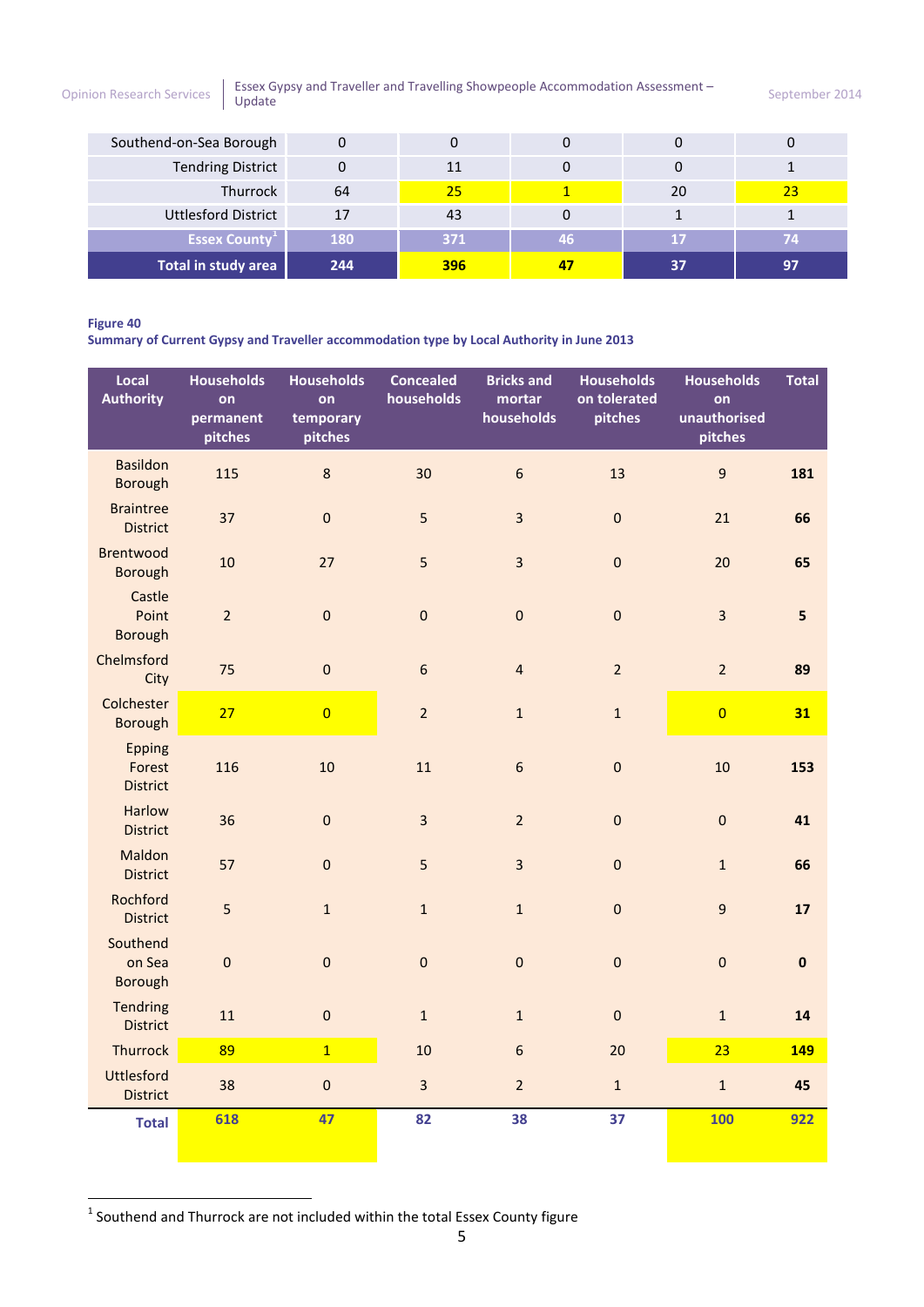#### **Figure 42**

**Unauthorised Pitches by Local Authority** 

| <b>Local Authority</b>        | <b>Number of Pitches</b> |
|-------------------------------|--------------------------|
| <b>Basildon Borough</b>       | 9                        |
| <b>Braintree District</b>     | 21                       |
| <b>Brentwood Borough</b>      | 20                       |
| Castle Point Borough          | $\overline{3}$           |
| <b>Chelmsford City</b>        | $\overline{2}$           |
| Colchester Borough            | $\overline{0}$           |
| <b>Epping Forest District</b> | 10                       |
| <b>Harlow District</b>        | $\pmb{0}$                |
| <b>Maldon District</b>        | $1\,$                    |
| <b>Rochford District</b>      | 9                        |
| Southend on Sea Borough       | $\pmb{0}$                |
| <b>Tendring District</b>      | $1\,$                    |
| <b>Thurrock</b>               | 23                       |
| <b>Uttlesford District</b>    | $\mathbf 1$              |
| <b>Total</b>                  | 100                      |

#### **Figure 45**

**Temporary Planning Permissions by Local Authority** 

| <b>Local Authority</b>        | <b>Number of pitches</b> |
|-------------------------------|--------------------------|
| <b>Basildon Borough</b>       | $\boldsymbol{8}$         |
| <b>Braintree District</b>     | $\mathbf 0$              |
| <b>Brentwood Borough</b>      | 27                       |
| Castle Point Borough          | $\bf 0$                  |
| <b>Chelmsford City</b>        | $\mathbf 0$              |
| <b>Colchester Borough</b>     | $\overline{0}$           |
| <b>Epping Forest District</b> | 10                       |
| <b>Harlow District</b>        | $\mathbf{0}$             |
| <b>Maldon District</b>        | $\mathbf{0}$             |
| <b>Rochford District</b>      | $\mathbf{1}$             |
| Southend of Sea Borough       | $\mathbf{0}$             |
| <b>Tendring District</b>      | $\pmb{0}$                |
| <b>Thurrock</b>               | $\overline{1}$           |
| <b>Uttlesford District</b>    | $\mathbf 0$              |
| <b>Total</b>                  | 47                       |
|                               |                          |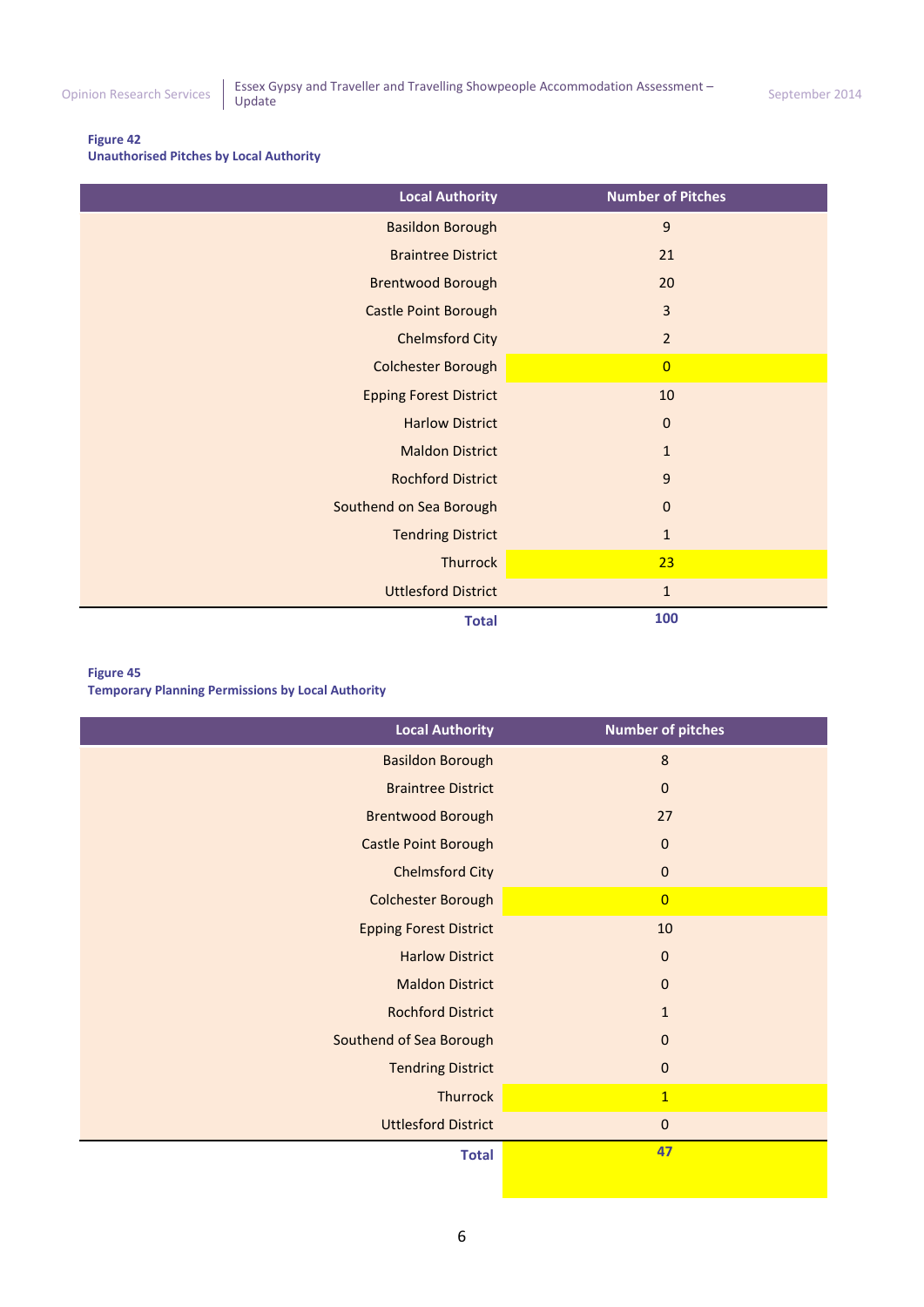#### **Figure 46 - Number of Household Formations in the Period 2013-2033**

| <b>Local Authority</b>        | Households on site including those on the waiting<br>list and concealed households | Household growth based upon 48%<br>over 20 years |
|-------------------------------|------------------------------------------------------------------------------------|--------------------------------------------------|
| Basildon Borough*             | 234                                                                                | 149                                              |
| <b>Braintree District</b>     | 66                                                                                 | 32                                               |
| <b>Brentwood Borough</b>      | 65                                                                                 | 32                                               |
| <b>Castle Point Borough</b>   | 5                                                                                  | $\overline{2}$                                   |
| <b>Chelmsford City</b>        | 89                                                                                 | 43                                               |
| <b>Colchester Borough</b>     | 31                                                                                 | 15                                               |
| <b>Epping Forest District</b> | 153                                                                                | 74                                               |
| <b>Harlow District</b>        | 41                                                                                 | 20                                               |
| <b>Maldon District</b>        | 66                                                                                 | 32                                               |
| <b>Rochford District</b>      | 17                                                                                 | 8                                                |
| Southend Borough              | $\mathbf 0$                                                                        | $\mathbf 0$                                      |
| <b>Tendring District</b>      | 14                                                                                 | $\overline{7}$                                   |
| <b>Thurrock</b>               | 149                                                                                | 72                                               |
| <b>Uttlesford District</b>    | 45                                                                                 | 22                                               |
| <b>Total</b>                  | 975                                                                                | 508                                              |

#### **Figure 47 - Extra Pitches which are required in the Essex Partnership area from 2013-2033**

| <b>Reason for Requirement/Vacancy</b>                         | <b>Gross Requirement</b> | <b>Supply</b>                | <b>Net Requirement</b> |
|---------------------------------------------------------------|--------------------------|------------------------------|------------------------|
| <b>Supply of Pitches</b>                                      |                          |                              |                        |
| Additional supply from empty pitches                          |                          | $\mathbf{0}$                 |                        |
| Additional supply new sites <sup>2</sup>                      |                          | 44                           |                        |
| <b>Total Supply</b>                                           |                          | 44                           |                        |
| <b>Current Need</b>                                           |                          |                              |                        |
| Current unauthorised developments seeking to stay in the area | 100                      |                              |                        |
| Concealed households                                          | 82                       |                              |                        |
| Net movement from bricks and mortar                           | 39                       | -                            |                        |
| <b>Total Current Need</b>                                     | 221                      |                              |                        |
| <b>Future Needs</b>                                           |                          |                              |                        |
| Currently on sites with temporary planning permission         | 47                       |                              |                        |
| Net migration                                                 | 53                       |                              |                        |
| Net new household formation                                   | 508                      | -                            |                        |
| <b>Total Future Needs</b>                                     | 608                      | $\qquad \qquad \blacksquare$ |                        |
| <b>Total</b>                                                  | 829                      | 44                           | 785                    |
|                                                               |                          |                              |                        |

 2 Excluding 10 pitches allocated in the North Chelmsford AAP but not yet granted planning permission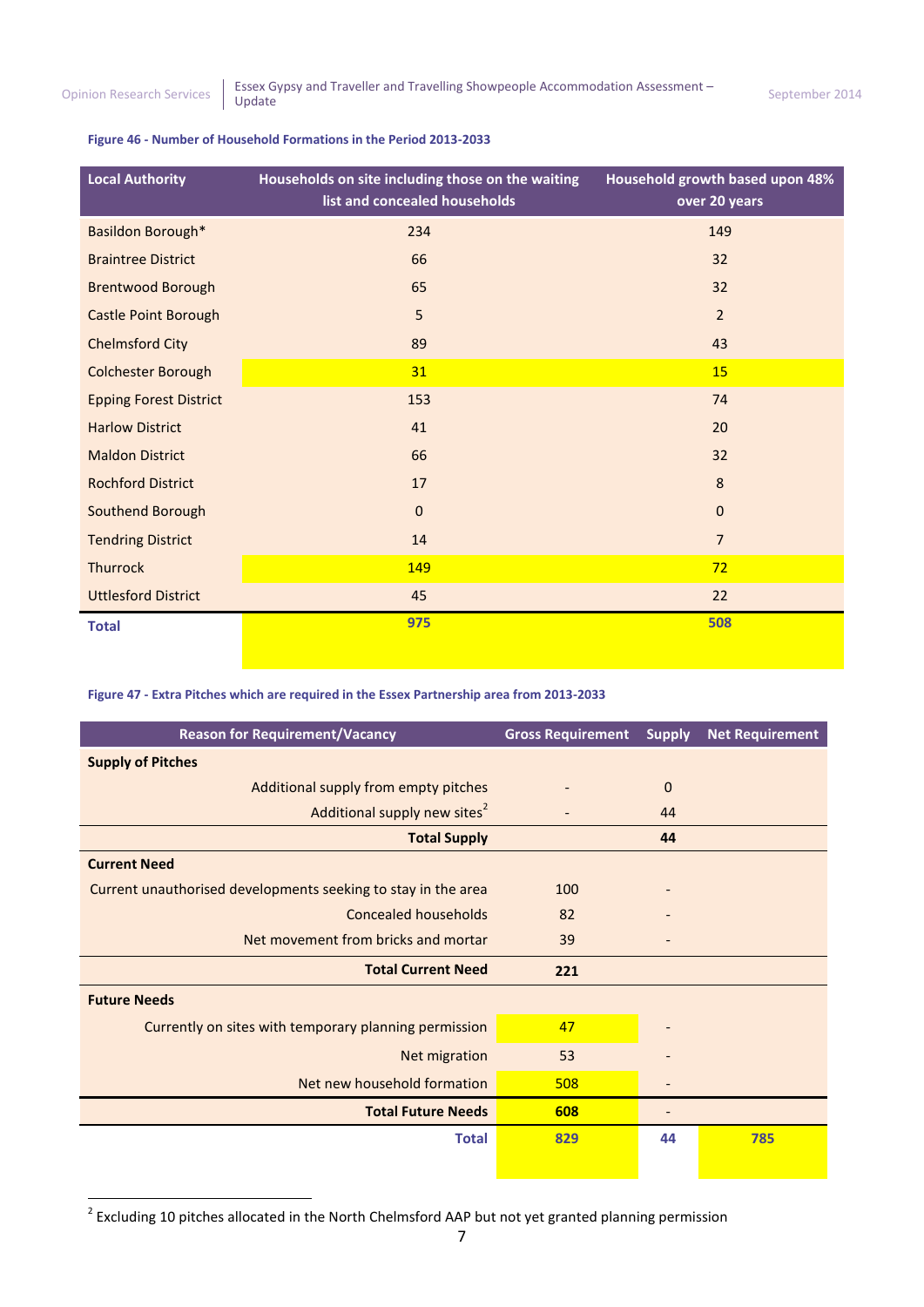#### **Figure 53**

**Extra Pitches which are required in Colchester from 2013-2033**

| <b>Reason for Requirement/Vacancy</b>                                               | <b>Gross</b><br><b>Requirement</b> | <b>Supply</b> | <b>Net</b><br>Requirement |
|-------------------------------------------------------------------------------------|------------------------------------|---------------|---------------------------|
| <b>Supply of Pitches</b>                                                            |                                    |               |                           |
| Additional supply from empty pitches                                                |                                    | $\mathbf{0}$  |                           |
| Additional supply new sites                                                         |                                    | 3             |                           |
| <b>Total Supply</b>                                                                 |                                    | 3             |                           |
| <b>Current Need</b>                                                                 |                                    |               |                           |
| Current unauthorised developments or encampments and seeking<br>to stay in the area | $\overline{0}$                     |               |                           |
| Concealed households                                                                | $\overline{2}$                     |               |                           |
| Net movement from bricks and mortar                                                 | 1                                  |               |                           |
| <b>Total Current Need</b>                                                           | $\overline{\mathbf{3}}$            |               |                           |
| <b>Future Needs</b>                                                                 |                                    |               |                           |
| Currently on sites with temporary planning permission                               | $\overline{0}$                     |               |                           |
| Net migration                                                                       | $\mathbf{0}$                       |               |                           |
| Net new household formation                                                         | 15                                 |               |                           |
| <b>Total Future Needs</b>                                                           | <b>15</b>                          |               |                           |
| <b>Total</b>                                                                        | <b>18</b>                          | 3             | 15                        |

#### **Figure 60**

**Extra Pitches which are required in Thurrock from 2013-2033**

| <b>Reason for Requirement/Vacancy</b>                                               | <b>Gross</b><br>Requirement | <b>Supply</b> | <b>Net</b><br><b>Requirement</b> |
|-------------------------------------------------------------------------------------|-----------------------------|---------------|----------------------------------|
| <b>Supply of Pitches</b>                                                            |                             |               |                                  |
| Additional supply from empty pitches                                                |                             | $\mathbf{0}$  |                                  |
| Additional supply new sites                                                         |                             | $\mathbf{0}$  |                                  |
| <b>Total Supply</b>                                                                 |                             | 0             |                                  |
| <b>Current Need</b>                                                                 |                             |               |                                  |
| Current unauthorised developments or encampments and seeking<br>to stay in the area | 23                          |               |                                  |
| <b>Concealed households</b>                                                         | 10                          |               |                                  |
| Net movement from bricks and mortar                                                 | 6                           |               |                                  |
| <b>Total Current Need</b>                                                           | 39                          |               |                                  |
| <b>Future Needs</b>                                                                 |                             |               |                                  |
| Currently on sites with temporary planning permission                               | $\mathbf{1}$                |               |                                  |
| Net migration                                                                       | $\mathbf{0}$                |               |                                  |
| Net new household formation                                                         | 72                          |               |                                  |
| <b>Total Future Needs</b>                                                           | 73                          |               |                                  |
| <b>Total</b>                                                                        | 112                         | 0             | 112                              |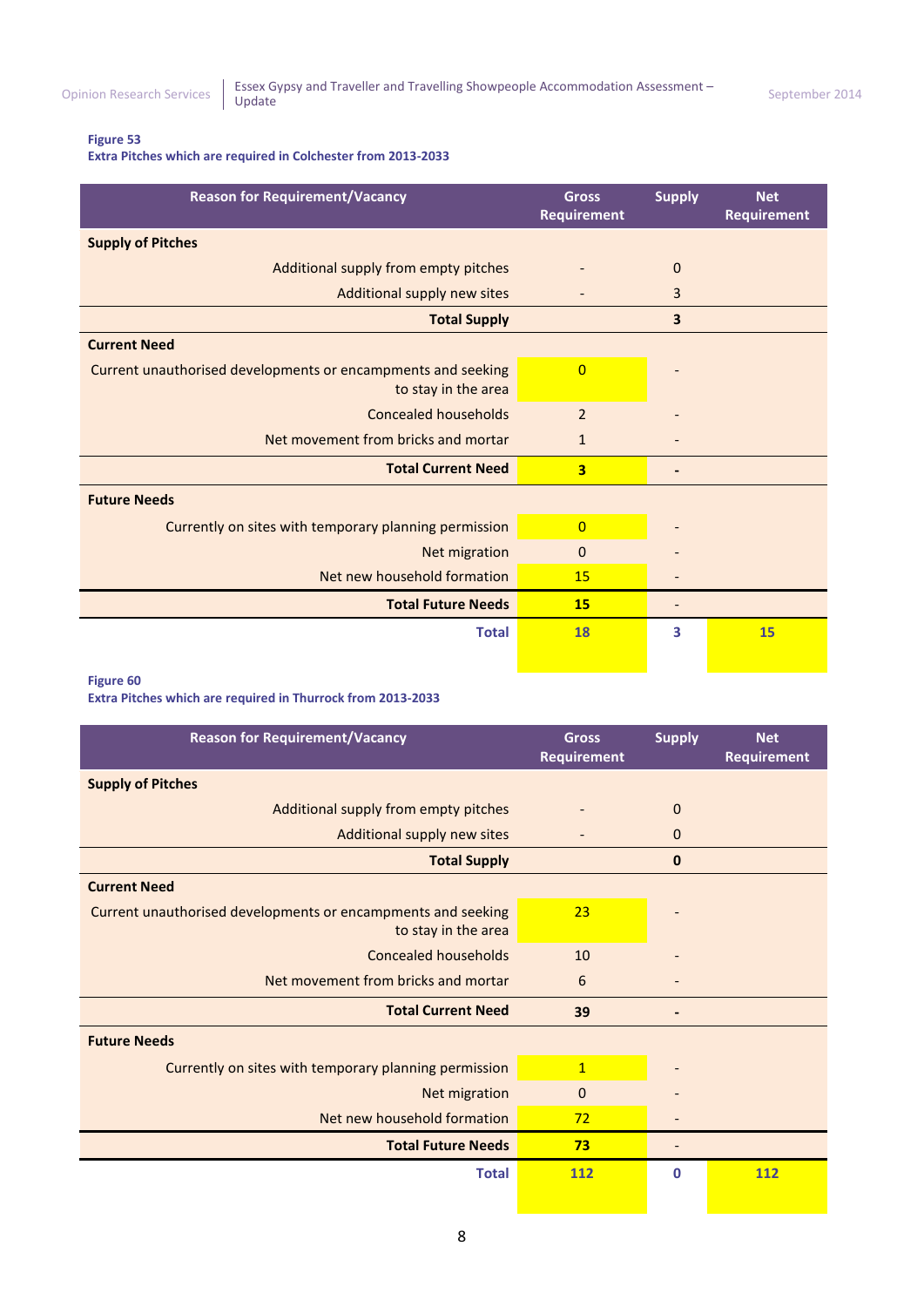#### <span id="page-8-0"></span>**Figure 62 & Table 83**

**Split by Local Authority by 5 year Time Period to 2013-2033**

| <b>Local Authority</b>        | 2013-2018      | 2018-2023      | 2023-2028      | 2028-2033      | <b>Total</b> |
|-------------------------------|----------------|----------------|----------------|----------------|--------------|
| <b>Basildon Borough</b>       | 122            | 35             | 39             | 44             | 240          |
| <b>Braintree District</b>     | 14             | 8              | 9              | 9              | 40           |
| <b>Brentwood Borough</b>      | 59             | 8              | 8              | 9              | 84           |
| <b>Castle Point Borough</b>   | $\overline{2}$ | $\mathbf{1}$   |                |                | 5            |
| <b>Chelmsford City</b>        | 22             | 10             | 11             | 12             | 55           |
| <b>Colchester Borough</b>     | $\overline{3}$ | 3              | $\overline{4}$ | 5              | 15           |
| <b>Epping Forest District</b> | 54             | 18             | 19             | 21             | 112          |
| <b>Harlow District</b>        | 9              | 5              | 5              | 6              | 25           |
| <b>Maldon District</b>        | 17             | $\overline{7}$ | 8              | 9              | 41           |
| <b>Rochford District</b>      | 14             | $\mathfrak{D}$ | $\mathcal{P}$  | $\mathcal{P}$  | 20           |
| <b>Southend Borough</b>       | $\Omega$       | $\overline{0}$ | $\Omega$       | $\Omega$       | $\Omega$     |
| <b>Tendring District</b>      | $\overline{4}$ | $\overline{2}$ | $\overline{2}$ | $\overline{2}$ | 10           |
| <b>Thurrock</b>               | 55             | 18             | 19             | 20             | 112          |
| <b>Uttlesford District</b>    | 9              | 5              | 6              | 6              | 26           |
| <b>Total</b>                  | 384            | 122            | 133            | 146            | 785          |
|                               |                |                |                |                |              |

### Additional Changes

- 10. A small number of minor changes have also been made to the July 2014 GTAA Report. These are set out below:
	- » **Page 90** Figure heading changed to Figure 44.
	- » **Page 91** Figure heading changed to Figure 45.
	- » **Page 91, para 8.36**  Total for temporary planning permission changed from 46 to 47.
	- » **Page 96, para 8.59** Total need changed from 784 to 785.
	- » **Page 97, para 8.61** Figures referred to in the last line have been updated from Figures 37 and 59 to Figures 40 and 62 respectively.
	- » **Page 113, Para 8.67** Changed from 2013 to 2033.
	- » **Page 147** Sites Gwynlian, Kelvedon Road, Tiptree and Orchard Close, Vernons Road, Chappel have been moved to Private Sites with Permanent Permission; and Bridge Side, Turkey Cock Lane has been moved from Private Sites with Temporary Permission to Private Sites with Permanent Permission.
	- » **Page 154** The names of the Council owned sites have been changed to Ship Lane, Pilgrims Lane and Gammonfield.
	- » **Page 154** Malvern Road has been added as an Unauthorised Development.
	- » **Page 154** The Paddock has been changed to a site with temporary planning permission.
	- » **Page 162** Table of Travelling Showpeople Yards for Thurrock has been added.
	- » **Page 164**  1 Travelling Showpeople yard has been added to the table.